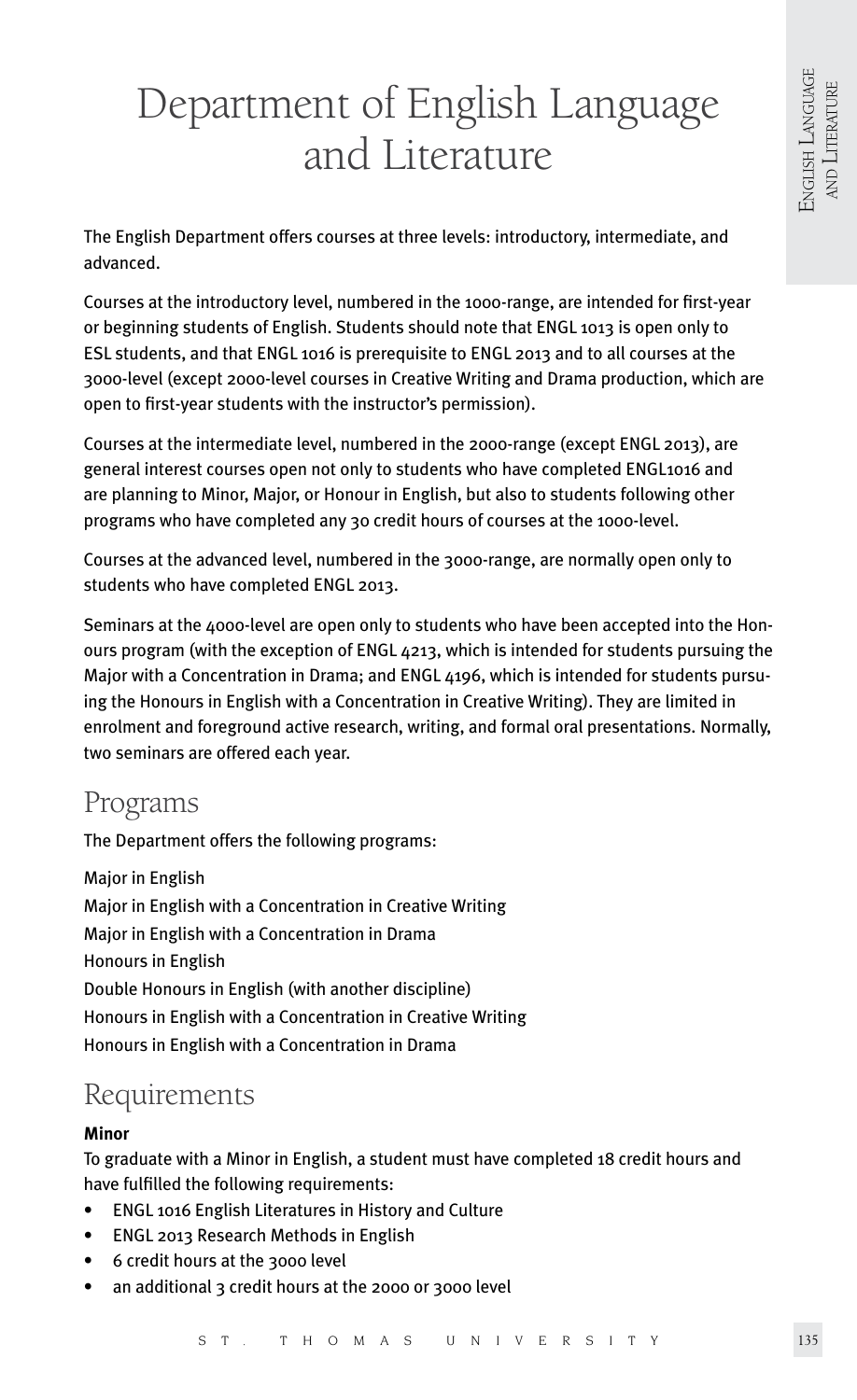# **Major**

To graduate with a Major in English, a student must have completed at least 36 credit hours (including 18 credit hours at the 3000 level) and fulfilled the following requirements:

- ENGL 1016 English Literatures in History and Culture
- ENGL 2013 Research Methods in English
- 9 credit hours from courses in pre-1800 literature
- 9 credit hours from courses in post-1800 literature
- 6 credit hours from courses in American or Canadian literature

# **Major in English with a Concentration in Creative Writing**

Students must confer with the Department's Creative Writing Advisor before declaring a Major in English with a Concentration in Creative Writing.

To graduate with a Major in English with a Concentration in Creative Writing, a student must have completed all of the requirements of the Major in English, in addition to at least 15 credit hours in Creative Writing courses, including ENGL 4153 Senior Project in Creative Writing.

# **Major in English with a Concentration in Drama**

Students must confer with the Department's Drama Advisor before declaring a Major in English with a Concentration in Drama.

To graduate with a Major in English with a Concentration in Drama, a student must have completed all of the requirements of the Major in English, in addition to the following courses:

- ENGL 2213 Drama Production I
- ENGL 2233 Drama Production II
- ENGL 3216 Advanced Drama Production
- ENGL 4213 Seminar in Performance and Production

# **Honours in English**

Students must apply for entrance into the Honours program and meet with one of the Department's Honours Advisors before registering for their third year. Entrance is competitive and the number of spaces available is limited. Usually, students accepted to the Honours program have a GPA in English of 3.7 or higher.

To graduate with Honours in English, a student must have completed 60 credit hours (including 30 credit hours at the 3000 level or above), maintained a GPA of at least 3.0 in English, and fulfilled the following requirements:

- ENGL 1016 English Literatures in History and Culture
- ENGL 2013 Research Methods in English
- ENGL 2803 Contemporary Theory I: Language and Literature
- 18 credit hours from courses in pre-1800 literature
- 18 credit hours from courses in post-1800 literature
- 6 credit hours from courses in American or Canadian literature
- 6 credit hours from courses focusing on the English language
- 12 credit hours of Honours Seminars

# **Double Honours in English**

Students must apply for entrance into the Honours program and meet with one of the Department's Honours Advisors before registering for their third year. Entrance is competitive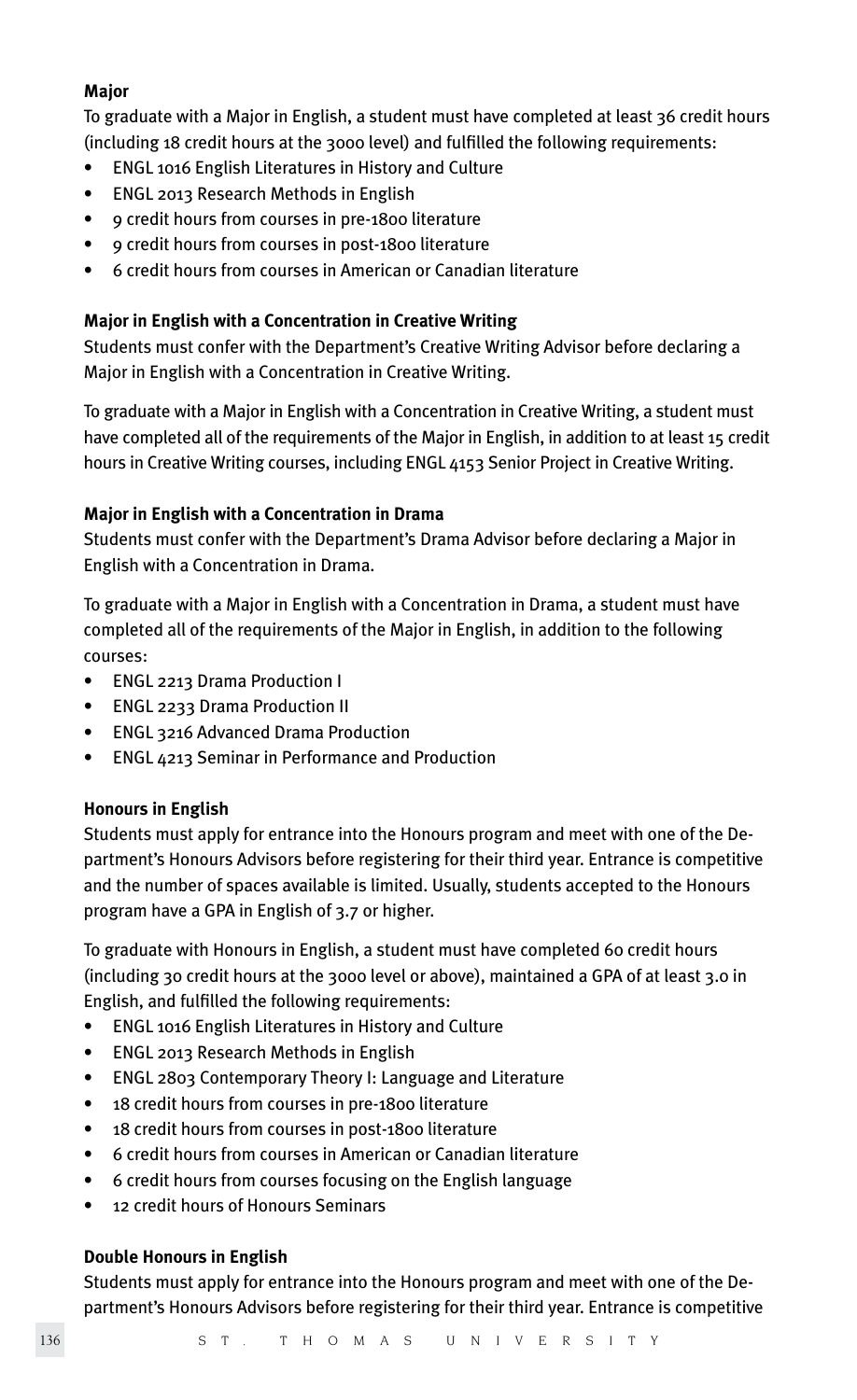and the number of spaces available is limited. Usually, students accepted to the Honours program have a GPA in English of 3.7 or higher.

To graduate with Double Honours in English, a student must have completed 48 credit hours (including 30 credit hours at the 3000 level or above), maintained a GPA of at least 3.0 in English, and fulfilled the following requirements:

- ENGL 1016 English Literatures in History and Culture
- ENGL 2013 Research Methods in English
- ENGL 2803 Contemporary Theory I: Language and Literature
- 12 credit hours from courses in pre-1800 literature
- 12 credit hours from courses in post-1800 literature
- 6 credit hours from courses in American or Canadian literature
- 6 credit hours from courses focusing on the English language
- 6 credit hours of Honours Seminars

#### **Honours in English with a Concentration in Creative Writing**

Students must apply for entrance into the Honours program and meet with one of the Department's Honours Advisors before registering for their third year. Entrance is competitive and the number of spaces available is limited. Usually, students accepted to the Honours program have a GPA in English of 3.7 or higher.

Students must confer with the Department's Creative Writing Advisor before applying for Honours in English with a Concentration in Creative Writing

To graduate with Honours in English with a Concentration in Creative Writing, a student must have fulfilled all of the requirements of the Double Honours in English, in addition to at least 18 credit hours in Creative Writing courses, including English 4196 Honours Thesis in Creative Writing.

#### **Honours in English with a Concentration in Drama**

Students must apply for entrance into the Honours program and meet with one of the Department's Honours Advisors before registering for their third year. Entrance is competitive and the number of spaces available is limited. Usually, students accepted to the Honours program have a GPA in English of 3.7 or higher.

Students must confer with the Department's Drama Advisor before applying for a Major in English with a Concentration in Drama.

To graduate with Honours in English with a Concentration in Drama, a student must have fulfilled all of the requirements of the Double Honours in English, in addition to the following requirements:

- ENGL 2213 Drama Production I
- ENGL 2233 Drama Production II
- ENGL 3216 Advanced Drama Production
- ENGL 4213 Seminar in Performance and Production
- an additional 9 credit hours of courses in dramatic literature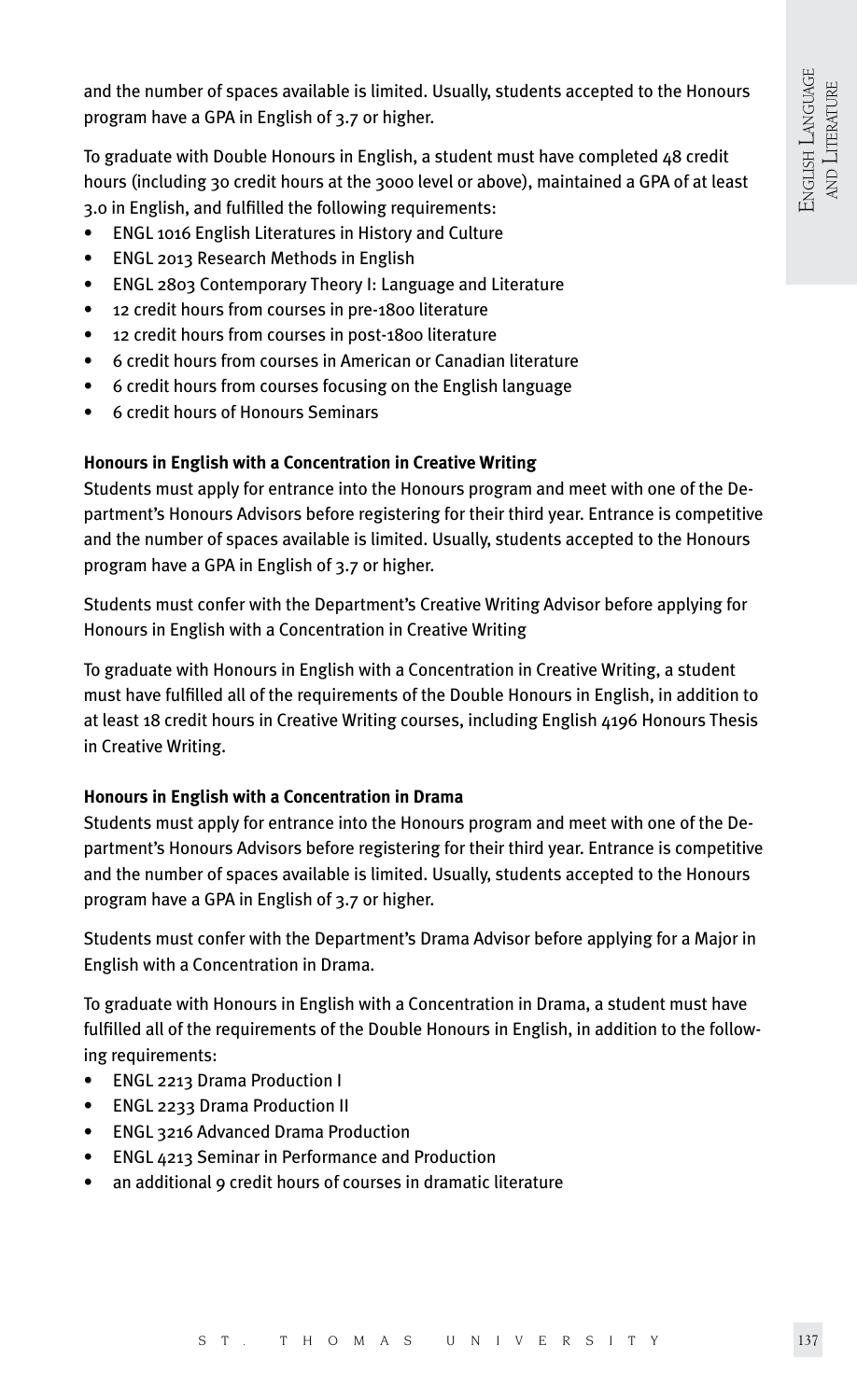# Introductory Courses

# **ENGL-1013. Introduction to Literature for International Students (ESL))**

An introduction for international students to a representative sampling of fiction and poetry written in English. The course will concentrate on the acquisition of close reading skills and expository writing skills. It will also be an exploration of some of the key themes of western literature. Open only to ESL students.

# **ENGL-1016. English Literatures in History and Culture**

An introduction to literatures in English including, but not restricted to, the British literary canon. It teaches students to read and write effectively, and to locate texts in history and culture. The course includes a chronological introduction sensitive to the structures and intersections of literary periods.

# Intermediate Courses

# **ENGL-2013. Research Methods in English**

An introduction to the discipline and practice of English; specifically, the use of research and scholarly sources in academic writing. Prerequisite: ENGL 1016.

# **ENGL-2103. Creative Writing: Skills**

A course for students interested in writing poetry, prose, and/or scripts. Along with writing assignments and workshopping (critiquing each others' work), students give presentations or blog on topics that will help them develop writing skills. This course is also open to firstyear students. Prerequisite: 5-10 page sample of work submitted to the instructor at least a week before registration, or ENGL 2123.

# **ENGL-2123. Creative Writing: Strategies**

A course for students interested in writing poetry, prose, and/or scripts. Along with writing assignments and workshopping (critiquing each others' work), students give presentations or blog on topics that will help them understand current issues relevant to writers. This course is also open to first-year students. Prerequisite: 5-10 page sample of work submitted to the instructor at least a week before registration, or ENGL 2103.

# **ENGL-2213. Drama Production I**

An initial exploration of the fundamental elements that combine to create theatre. Through improvisations, exercises, monologues, and scenes, students learn the techniques of acting and stagecraft to develop their awareness of the process of performance. Enrolment is restricted to those who have received permission of the instructor. This course is also open to first-year students.

# **ENGL-2223. The Page and the Stage**

Using as focal texts scripts actually produced locally, participants in this course explore the experience of theatre. Each participant has the opportunity to learn about the ways in which a script relates to a production, about reading plays and imagining productions, about research techniques, about writing for public purposes, and about understanding and appreciating the theatre. (Post-1800.)

# **ENGL-2233. Drama Production II**

Continued exploration of the fundamental elements that combine to create theatre. Through improvisations, exercises, monologues, and scenes, students learn the techniques of acting and stagecraft to further their awareness of the process of performance. Enrolment is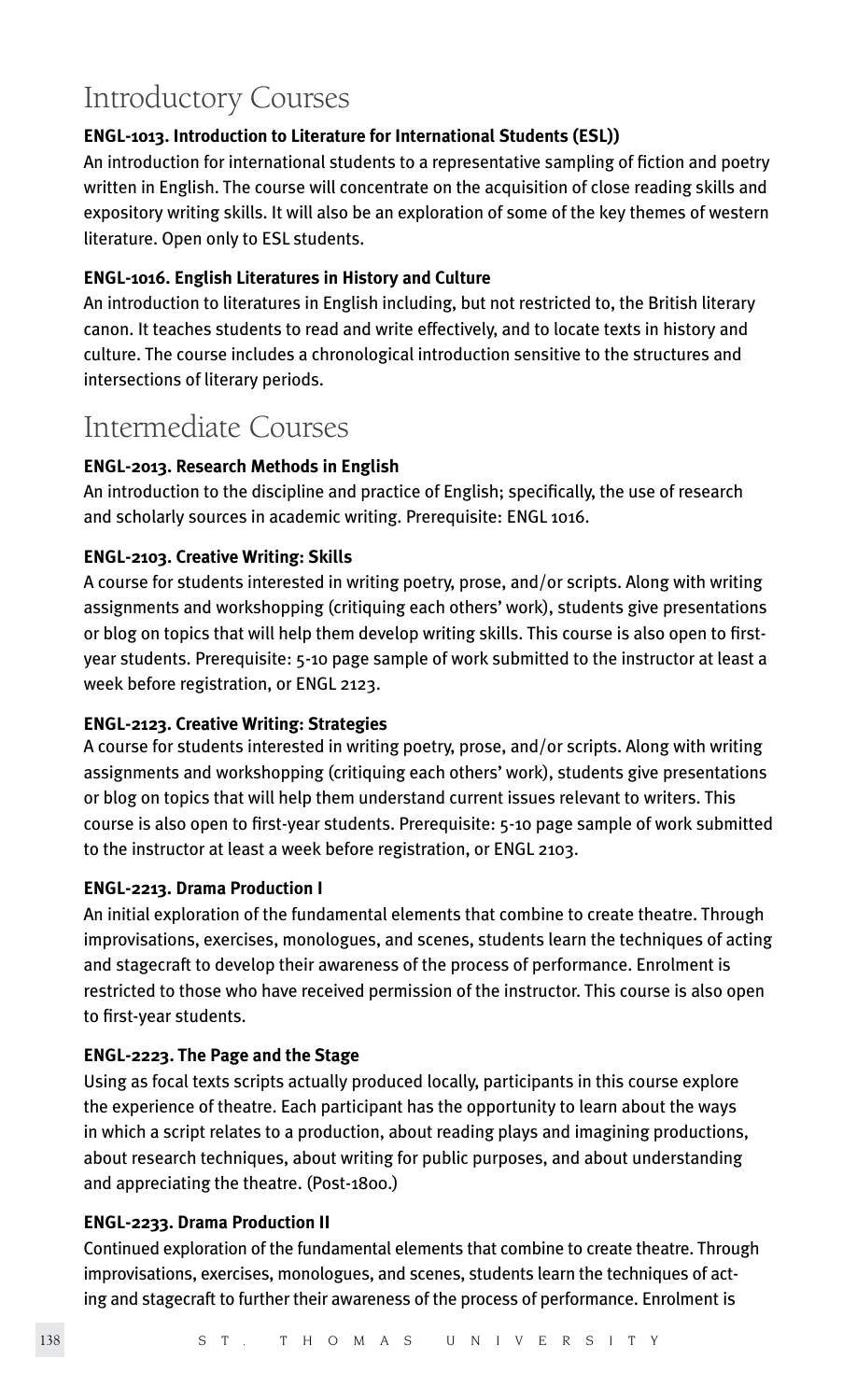restricted to those who have received permission of the instructor. This course is also open to first-year students. Prerequisite: ENGL 2213.

# **ENGL-2346. Introduction to Anglo-Saxon Language and Literature**

An introduction to the basics of Old English language, literature, and culture. We will read several poems including The Wanderer, The Seafarer, Wulf, The Dream of the Rood and selections of Beowulf in Old English. (Pre-1800; Language)

# **ENGL-2393. Literature, Technology, and Culture**

This course will examine various kinds of technological change, from the invention of the printing press to the advent of the Web. We will consider how these changes have shaped our fears, expectations, and understandings of self and culture. The course will emphasize print literature while recognizing and evaluating new media. (Post-1800.)

# **ENGL-2413. Manga and Graphic Novels**

An introduction to the related genres of manga, global manga, and graphic novels. Particular attention will be paid to the narrative strategies of manga and graphic novel creators. Works of fantasy and science fiction, as well as more realistic texts, will be explored. (Post-1800.)

# **ENGL-2463. Irish Literature**

A survey of the major figures in twentieth century Irish literature including W.B. Yeats, James Joyce, Samuel Beckett, and Seamus Heaney. The Irish nationalism is a central focus. The course also includes a film component and features director/auteurs such as Neil Jordan and Jim Sheridan. The impact of the Irish diaspora on the literature and film of America is also considered, with special reference to Eugene O'Neill. (Post-1800.)

# **ENGL-2493. Atlantic Canadian Literature, Film and Art (excluding New Brunswick)**

This course will study the cultural mosaic of Atlantic Canada in fiction, poetry, film, and art. We will begin with settler literature and advance to the present. (Post-1800; Canadian.)

# **ENGL-2503. Short Story**

A survey of the short story genre from its beginnings in the 19th century to its predominance as the traditional narrative literary form of the 20th century. (Post-1800.)

# **ENGL-2513. Science Fiction I: The Development of Science Fiction**

An introduction to the development of this genre from Shelley's Frankenstein through the Golden Age of the 1950s. Attention is paid to the related genres which contributed to the development of this genre. (Post-1800.)

# **ENGL-2523. Study of Drama - An Introduction**

An exploration from Greek theatre to contemporary works of the theatrical conventions, significant trends, playwrights and performers that inform and construct the social practice of theatre. Emphasis is placed both on close textual study of the works and the realities of staging productions.

# **ENGL-2533. Comedy**

An investigation of one or more types of comedy in drama and prose fiction. Attention may be paid to the role of comedy within genre systems, the cultural and historical work of comedy, and/or the comic technique in poetry and film. (Post-1800.)

# **ENGL-2573. Modern European Novel**

This course examines representative literature in translation with a view to broadening the student's awareness of the function of art and the artist in our time. (Post-1800.)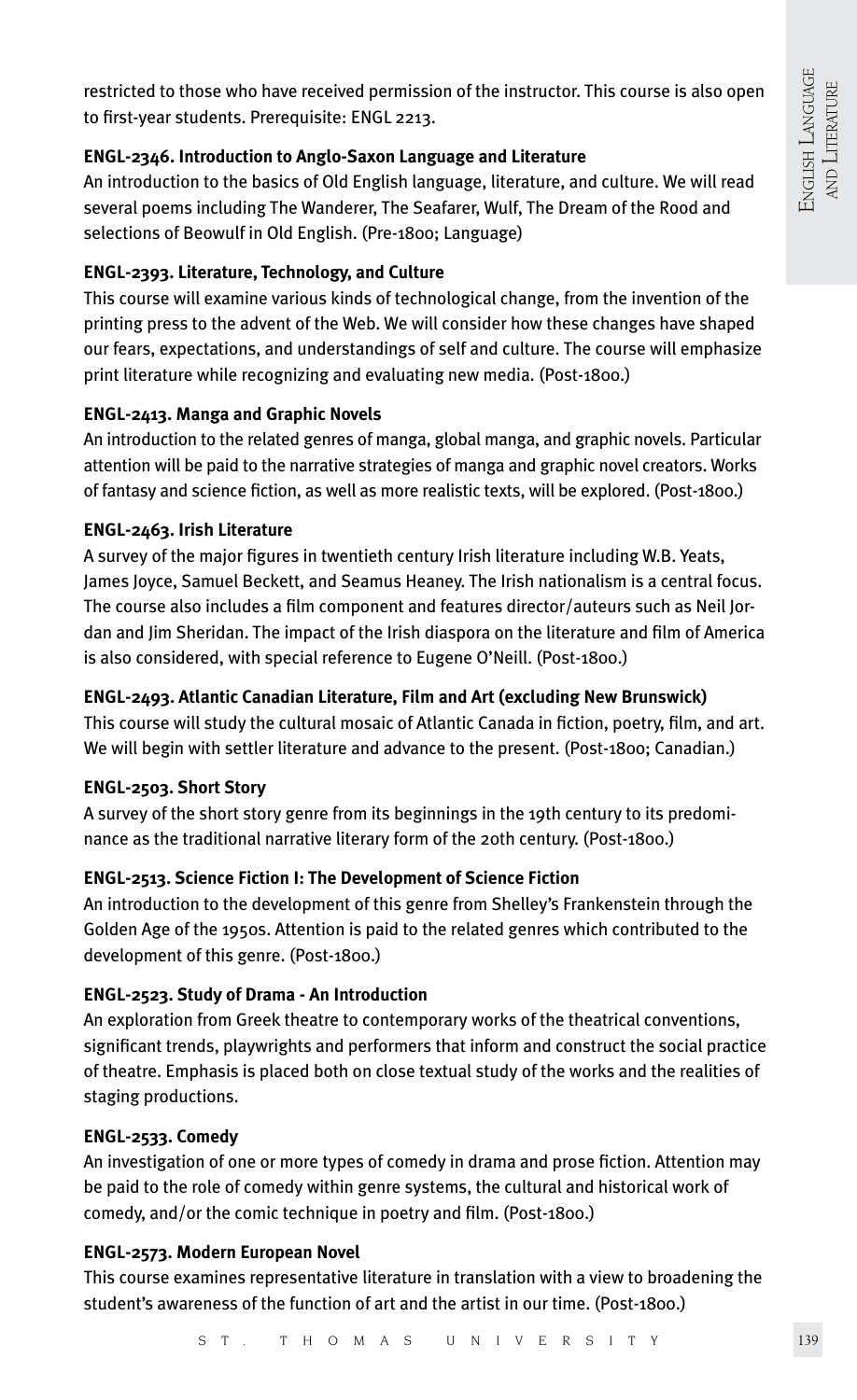#### **ENGL-2583. Women Writers I (WSGS, PEAC)**

An investigation of the plurality of women's writing by examining contemporary poetry, fiction, drama, and theory written by women. We begin locally, with writers from the Fredericton area, and move outward through examples of regional, national, continental, and world literature by women. (Post-1800.)

# **ENGL-2593. Women Writers II (WSGS, PEAC)**

A chronological presentation of texts by women writers, from the ancient past to the 21st century, discussing developments in cultural attitudes toward women as both writers of and characters in novels, poetry, essays, and letters throughout Western literary history.

#### **ENGL-2603. Survey of Children's Literature**

An investigation of the variety of literature written for children: picture books, fantasy, junior fiction, poetry, nonfiction, etc., and of the role of children's literature in the classroom and the home. (Post-1800.)

# **ENGL-2613. History of Children's Literature**

An investigation of the history of children's literature, this course uses the resources of UNB's Children's Literature Collection to explore the development of literature for children.

#### **ENGL-2643. Medieval Drama**

An introduction to the major examples of Medieval English Drama: Liturgical drama, Cycle drama, Morality plays, and secular drama. We also study Medieval stagecraft, and perform selections from cycle dramas. (Pre-1800.)

#### **ENGL-2653. Literature and Aging (GERO)**

An exploration of the way aging is portrayed and constructed in literary texts. (Post-1800.)

#### **ENGL-2663. Literature and Medicine**

An investigation of the literature of illness and healing. Poetry, prose fiction, and autobiographical writing are examined to explore the narrative modes that both distinguish and connect patient and physician. (Post-1800.)

#### **ENGL-2673. Literature and Catholicism I**

An exploration of literature from the early Middle Ages to the later Renaissance that reflects Catholic teachings, traditions, and attitudes. Readings may include The Dream of the Rood, medieval poetry, mystery and morality plays, mystical and devotional writings, and authors such as Augustine, Chaucer, Langland, Skelton, More, Southwell, and Cranshaw. (Pre-1800.)

#### **ENGL-2696. Reading Popular Culture**

Reading Popular Culture familiarizes students with recent trends in the study of culture and historicizes the idea of cultural studies. It focuses on social, political, and economic constructions of lived reality, and emphasizes key theoretical treatments of culture. (Post-1800.)

#### **ENGL-2713. Shakespeare**

A study of a selection of Shakespeare's works and his legacy. (Pre-1800.)

#### **ENGL-2723. Fiction, Drama, and Film: A Study of Narrative I**

A study of novels, short fiction, drama, and film as narrative. Students are introduced to, among other things, the major narrative techniques and innovations in the history of cinema. (Post-1800.)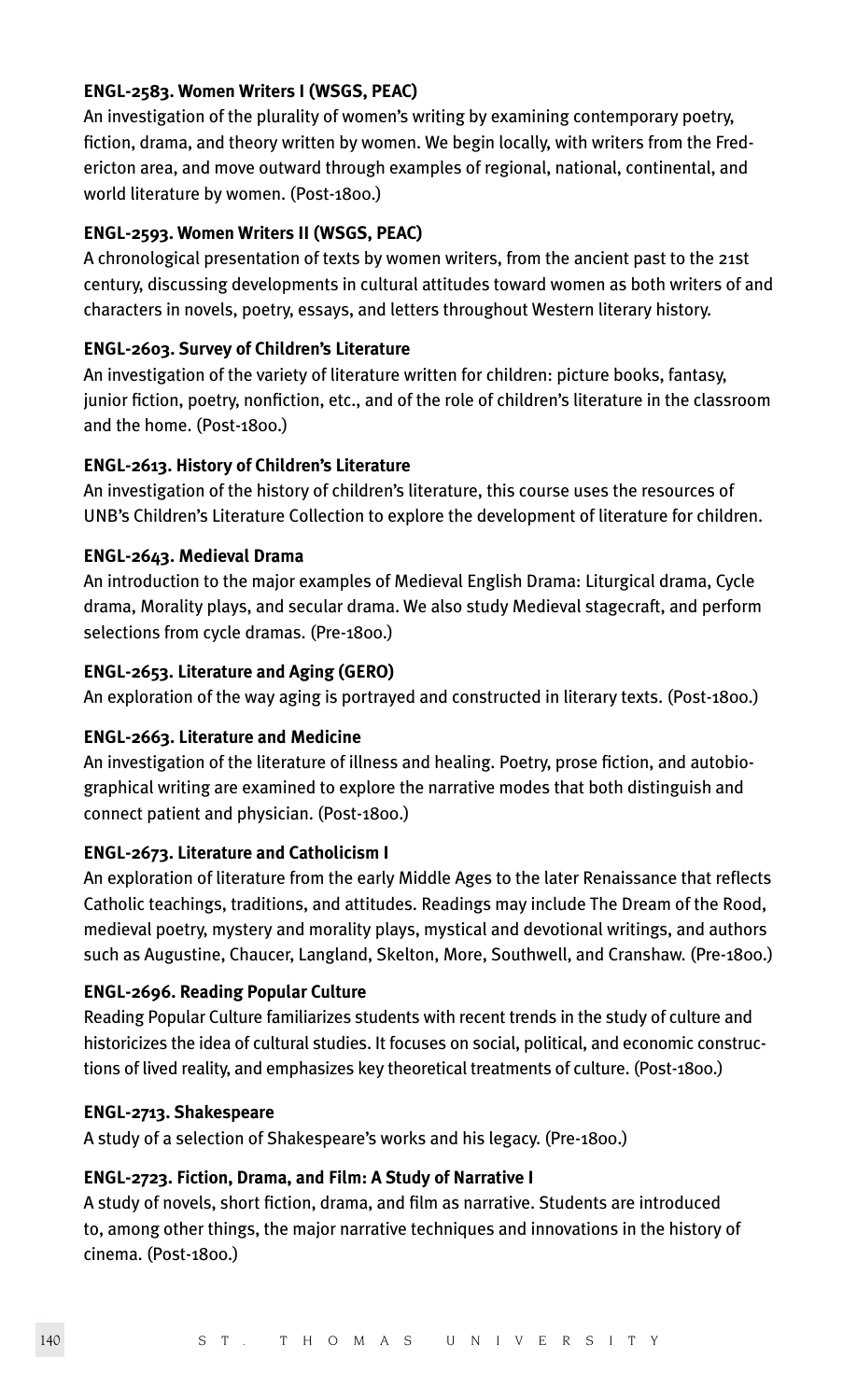# **ENGL-2753. Major Canadian Writers**

An examination of selected writers who have made a significant contribution to Canadian literature. (Post-1800; Canadian.)

# **ENGL-2783. Literary Nonfiction: The Art of Fact**

An exploration of the development and practice of the literary nonfiction of the twentieth and twenty-first centuries, with attention to the work of such journalists as James Agee, George Orwell, John McPhee, Joan Didion, Tracy Kidder, Lillian Ross, Hunter Thompson, Peter Gzowski, Truman Capote and others. Attention will be paid to the contexts in which literary journalists practice their craft and the extent to which it is a consciously practiced genre. (Post-1800.)

# **ENGL-2803. Contemporary Theory I: Language and Literature**

The primary concern of this course is to familiarize students with the social, political, cultural, and philosophical presuppositions of theoretical inquiry into literary texts. We shall begin by focusing on introductory commentaries and shall proceed from there to examine certain primary theoretical texts in their specific relation to literary examples. (Post-1800; Language.)

# **ENGL-2813. History of the English Language(s)**

This course traces the English language from its Indo-European and Germanic origins to its current world language status. Students will explore contacts with other languages, and the social forces behind those contacts. We will also address the question of whether English constitutes one language or many. (Language)

# **ENGL-2926. Human Nature and Technology (GRID)**

A study of the way in which diverse thinkers have considered the question of human nature. This question is sharpened with a consideration of the way in which human beings considered as natural beings use and are affected by technology. Prerequisite: GRID 2012 or permission of instructors.

#### **ENGL-29XX. Special Topics**

The content of this course changes from year to year to reflect the special strengths of faculty and the particular needs of students.

# Advanced Courses

Unless otherwise noted, courses at the Advanced level, numbered in the 3000 range, are open only to students who have completed ENGL 2013.

# **ENGL-3103. Advanced Poetry Workshop**

This is an advanced course for students who discovered an affinity for poetry in the introductory course(s). This course provides the opportunity for students to generate and rewrite poems. Prerequisite: ENGL 2103 or 2123.

#### **ENGL-3113. Advanced Prose Workshop**

This is an advanced course for students who discovered an affinity for creative prose in the introductory course(s). This course will provide the opportunity for students to generate and rewrite work. Prerequisite: ENGL 2103 or 2123.

# **ENGL-3123. Advanced Script Workshop**

This is an advanced course for students who discovered an affinity for writing scripts for stage, screen, or both. It will provide the opportunity for students to generate and rewrite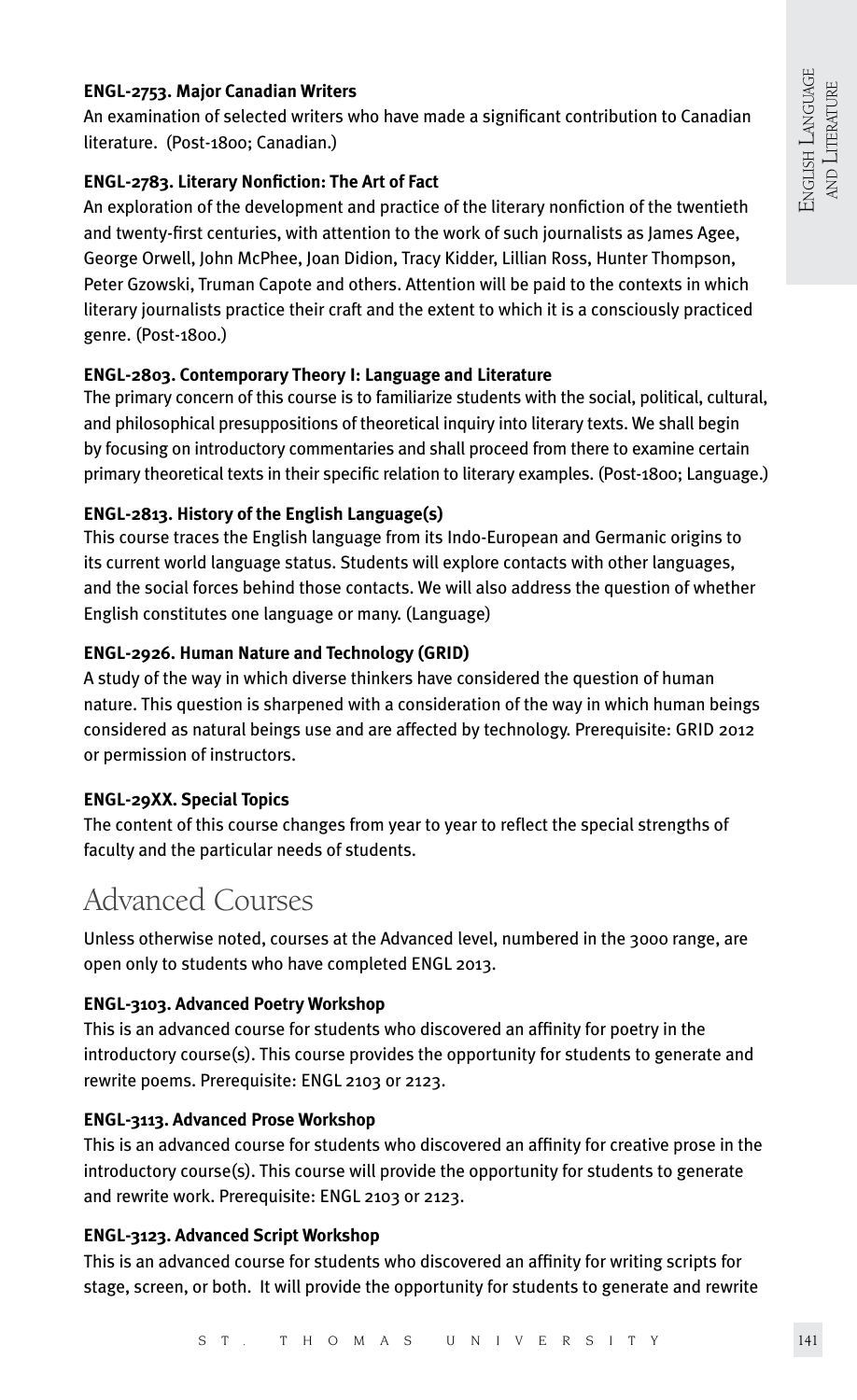scripts. Prerequisite: ENGL 2103 or 2123.

#### **ENGL-3133. Special Topics in Creative Writing**

The content of this course will change to reflect the special strengths of the Department and the particular needs of the students. It will consist of an advanced treatment of a topic or an area in Creative Writing. Prerequisite: ENGL 2103 or 2123.

#### **ENGL-3153. Literary Publishing**

This course will provide students with an understanding of the current, evolving state of literary publishing in Canada. Topics can range from proposal and manuscript submission to the production, marketing, and distribution of print and electronic books. The role of publishing within wider literary culture will also be considered. Prerequisite: ENGL 2103, 2123, or permission of the instructor.

#### **ENGL-3213. Art Cinema**

An introduction to the development, influence and major trends of art cinema in the 20th century. Prerequisite: either ENGL 2723. (Post-1800.)

#### **ENGL-3216. Advanced Drama Production**

A course that focuses on the text as a performance vehicle written not only for readers, but more immediately for actors, directors, and designers. The course includes a public production. In-class presentations are also a major component of the course. Enrolment is restricted to those who have received permission from the instructor. Prerequisite: ENGL 2233.

#### **ENGL-3223. Auteur Cinema**

A study of the cinema of some of the major auteurs of the 20th century. Among the artists considered are Sergei Eisenstein, Jean Renoir, Howard Hawks, Alfred Hitchcock, Luis Bunuel, Ingmar Bergman, Federico Fellini, Mike Leigh, Jean-Luc Godard, Martin Scorsese, and David Cronenberg. Prerequisite: either ENGL 2723. (Post-1800.)

#### **ENGL-3236. Restoration and Eighteenth Century Drama and Theatre**

A study of the dramatic literature and practice of the period between the Restoration and the end of the eighteenth century, with attention not only to the literature but to its artistic and social context. Participants in the course collaboratively investigate not only the plays, but also the theatres they were performed in, the society which supported the theatres, and the ideas about drama and literature voiced by their practitioners and their critics. We pay attention to the nature of literature written for performance, and to the implications of the social context for the kinds of texts produced. This course requires students to use the St.Thomas computer network. Ability to use computers is, however, not a prerequisite. (Pre-1800.)

# **ENGL-3306. Middle English Literature**

An introduction to the literature and language of the 14th-15th centuries. Genres studied include estates satire, fabliau, dream vision, drama, romance, chronicle, travelogue, lyric and beast fable. Major authors may include Chaucer, Gower and the Gawain-poet. (Pre-1800.)

#### **ENGL-3313. Modern Literature I**

A survey of several of the major themes and forms of the modern movement. Topics covered include: the advent of free verse as the dominant form in modern poetry, the role of myth and history in the central works of the great moderns, and the First World War and its aftermath. (Post-1800.)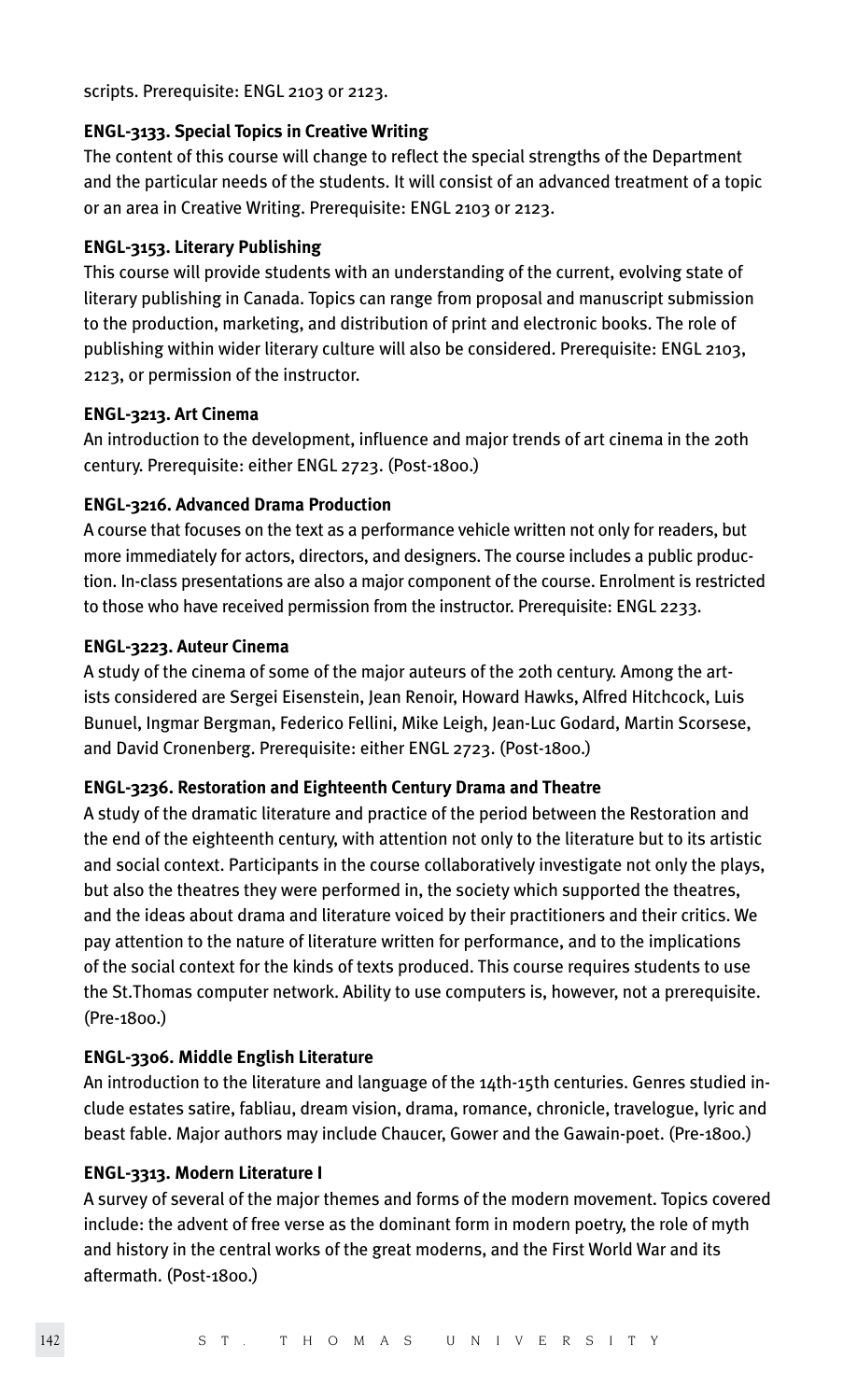# **ENGL-3316. Shakespeare and the Drama of His Age**

A study of plays of Shakespeare, his predecessors, and contemporaries such as Marlowe and Jonson. (Pre-1800.)

#### **ENGL-3323. Modern Literature II**

A survey of the impact of the electronic age on the novel and short fiction, the birth of metafiction and the anti-novel, the feminist movement, the advent of the post-colonial, and the post-modern response. (Post-1800.)

# **ENGL-3336. Restoration and Eighteenth Century Prose and Poetry**

An investigation of poetry, prose fiction, and nonfiction between 1660 and the French Revolution, and the intellectual and social context of the important writers and their work. (Pre-1800.)

# **ENGL-3343. Advanced Old English**

This course will continue the study of Old English, focussing on translation of prose and poetry. Prerequisite: ENGL-2346. (Pre-1800; Language.)

# **ENGL-3356. Arthurian Literature**

An exploration of the extensive traditions surrounding King Arthur and his Knights of the Round Table. (Pre-1800.)

# **ENGL-3363. The Romantic Period I**

A study of the writings of William Wordsworth, Samuel Taylor Coleridge, and their contemporaries. (Post-1800.)

# **ENGL-3373. The Romantic Period II**

A study of the writings of William Blake, Percy and Mary Shelley, and their contemporaries. (Post-1800.)

# **ENGL-3386. 16th-Century Poetry and Prose**

An exploration of the non-dramatic literature of the 16th century. A range of poetic genres including romance and the sonnet are examined as well as examples of prose fiction. Authors such as Marlowe, Sidney, Shakespeare, and Greene are included. (Pre-1800.)

# **ENGL-3393. Victorian Authors and Movements**

A study of the works of selected British Victorian authors (such as the Brontë sisters, Eliot, Tennyson, the Brownings, the Rossetti siblings, Morris, etc.) in the context of the movements they initiated (such as the Pre-Raphaelites, Arts and Crafts, Socialism, Aesthetics, etc.). (Post-1800.)

# **ENGL-3403. Canadian Poetry**

A tracing of the development of a uniquely Canadian poetic voice from the eighteenth century beginnings of Canadian poetry, through the Confederation and early modernist periods, to its flowering in Montreal in the 1950s and the west coast in the 1960s. (Post-1800; Canadian.)

# **ENGL-3416. American Literature**

A study of the major authors of nineteenth and twentieth century American Literature. (Post-1800; American.)

#### **ENGL-3423. Modern Irish Drama (IRSH)**

A study of selected plays from the major Irish dramatists of the 20th century. (Post-1800.)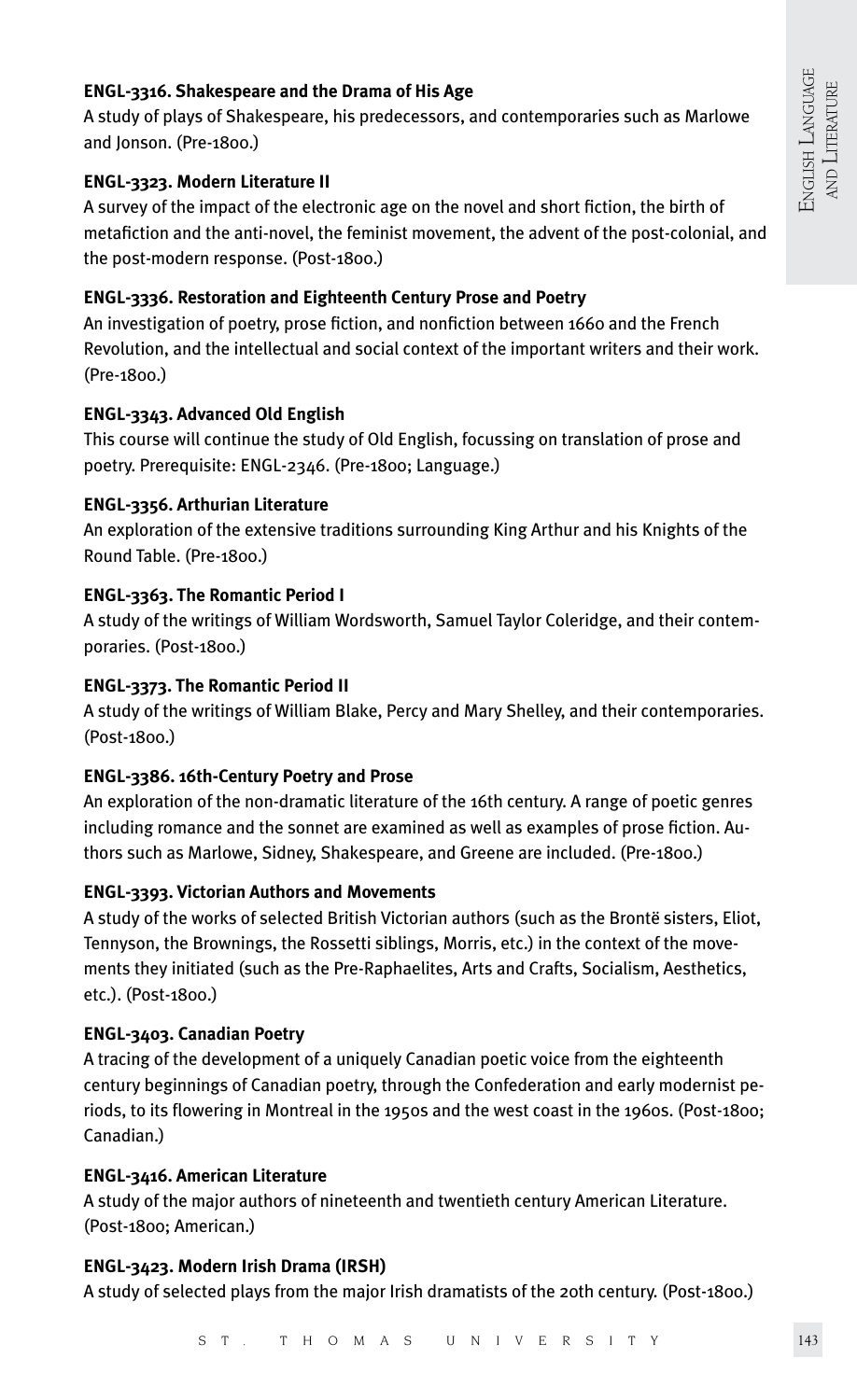# **ENGL-3433. World Literature in English: West Indies and Africa (HMRT)**

An introduction to the range of literary expressions of writers from the non-Western cultures of the West Indies and Africa. The major genre studied is the novel, though poetry and essays are also examined. The focus of the course is to study the concerns of the colonized, those who were swept up by British expansion in the 18th and 19th centuries. (Post-1800.)

# **ENGL-3443. World Literature in English: India (HMRT)**

An introduction to the range of literary expressions of writers from the Indian Subcontinent. The two major genres studied are the novel and short fiction, though poetry and essays are also examined. The focus of the course is to study the concerns of the colonized, those who were swept up by British expansion in the 18th and 19th centuries. (Post-1800.)

#### **ENGL-3453. Canadian Drama I**

An exploration of Canadian plays since the colonial period, but with a post-Centennial emphasis. (Post-1800; Canadian.)

# **ENGL-3463. Canadian Drama II**

An analysis of recent Canadian plays with emphasis on their cultural emergence and impact. (Post-1800; Canadian.)

# **ENGL-3473. Irish Film II (IRSH)**

In this course students will study native Irish culture and the culture of the diaspora through the medium of film. The course continues to explore the themes outlined in Irish Film I, but there is a more sustained concentration on films produced from the 1980s to the present. (Post-1800.)

#### **ENGL-3483. Irish Film I (IRSH)**

A study of native Irish culture and the culture of the Irish diaspora. Students view films of high realist auteurs as well as adaptations of novels, short stories, and plays to the big screen. (Post-1800.)

# **ENGL-3493. New Brunswick Literature, Film and Art**

This course will study the cultural mosaic of New Brunswick in fiction, poetry, film, music, and art. We will begin with settler literature and advance to the present. This course will also undertake archival research. (Post-1800; Canadian.)

#### **ENGL-3503. The Classical Epic**

An introduction to the conventions of the epic and to classical mythology. Texts may include Epic of Gilgamesh, Homer's Iliad, and Vergil's Aeneid. All texts are in translation. (Pre-1800.)

#### **ENGL-3513. Northern Epic**

An exploration of several key non-classical epics arising out of post-Roman Europe. (Pre-1800.)

# **ENGL-3523. From Grub Street to Parnassus: Literature and Journalism of the Early Eighteenth Century**

A study of popular writings of the early eighteenth century when literature and journalism began to differentiate from each other and to be produced and consumed, variously, as aesthetic and commercial products. (Pre-1800.)

#### **ENGL-3533. Boundaries of the Novel and the Borders of Europe**

This course explores a selection of major continental European novels in translation chosen for their formal innovations in the genre and their pertinence to critical social, political, and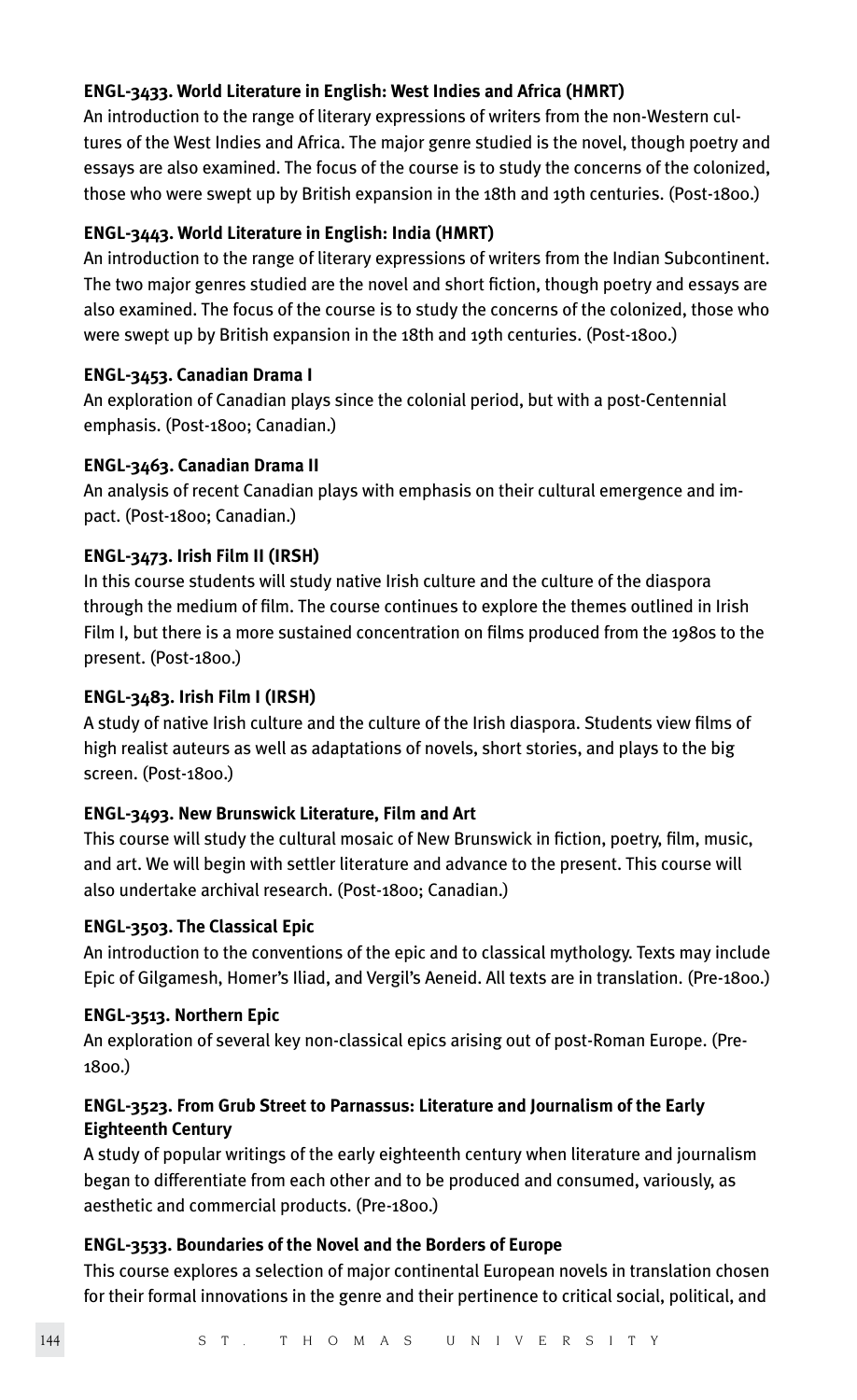cultural concerns of later twentieth- and early twenty-first century Europe. (Post-1800.)

# **ENGL-3563. Drama and Its Critics**

This course introduces students to the history and practice of theatre reviewing with emphasis on the Canadian context from the nineteenth century to the present. (Post-1800.)

# **ENGL-3573. Eccentrics at the Centre: Johnson, Boswell, and Literature of the Later Eighteenth Century**

A study of the formation of English literary culture in the latter half of the eighteenth century. (Pre-1800.)

# **ENGL-3583. Studies in Modern Drama I**

Through critical analysis and interpretations of influential dramatic texts, this course explores plays, playwrights, and major aesthetic movements in the theatre from the late-19th century to the mid-20th century. (Post-1800.)

#### **ENGL-3593. Studies in Modern Drama II**

An exploration of primary concepts and texts in contemporary theatre from the mid-20th century to the present. (Post-1800.)

# **ENGL-3623. The Literature of Politics**

A survey of the literary treatment of political themes, from classical times to the present, in fiction, drama, poetry, essays, and film. The various themes explored include the conflict between the family and the state, nationalism, imperialism, totalitarianism, the postcolonial world, and the relationship between artist and politics. (Post-1800.)

# **ENGL-3656. Love and Friendship (GRID)**

An exploration of the interrelated themes of friendship, love and beauty. Each theme is examined separately and as connected to the others. Ancient and modern texts are used to examine the ways that different ages have addressed these fundamentally personal and yet common human experiences. Texts vary from year to year, but may include works such as Plato's *Symposium*, Spenser's *The Faerie Queene*, Shakespeare's *Merry Wives of Windsor,* Rousseau's *Confessions*, Waugh's *Brideshead Revisited*, LeGuin's *Left Hand of Darkness,* Woolfs *Orlando*, and Bellows *Ravelstein*. Prerequisite: GRID 3006 or permission of the instructors. (Pre-1800).

# **ENGL-3673. The Film of Politics**

This course surveys the portrayal of political themes in selected narrative fiction films from the beginnings of cinema to the present day. Students will study the cinema of major auteurs, the movie of Hollywood and the critically acclaimed films of Art House and World Cinema. (Post-1800.)

# **ENGL-3706. Shakespeare and Politics (GRID)**

An exploration of the works of Shakespeare in the context of Renaissance political thought as reflected in his plays and in early modern political texts. We focus on the plays, although Shakespeare's non-dramatic works may be included, as well as modern film adaptations. (Pre-1800.)

#### **ENGL-3723. Jane Austen**

An examination of the novels of Jane Austen set against the cultural contexts that produced and popularized them. (Post-1800.)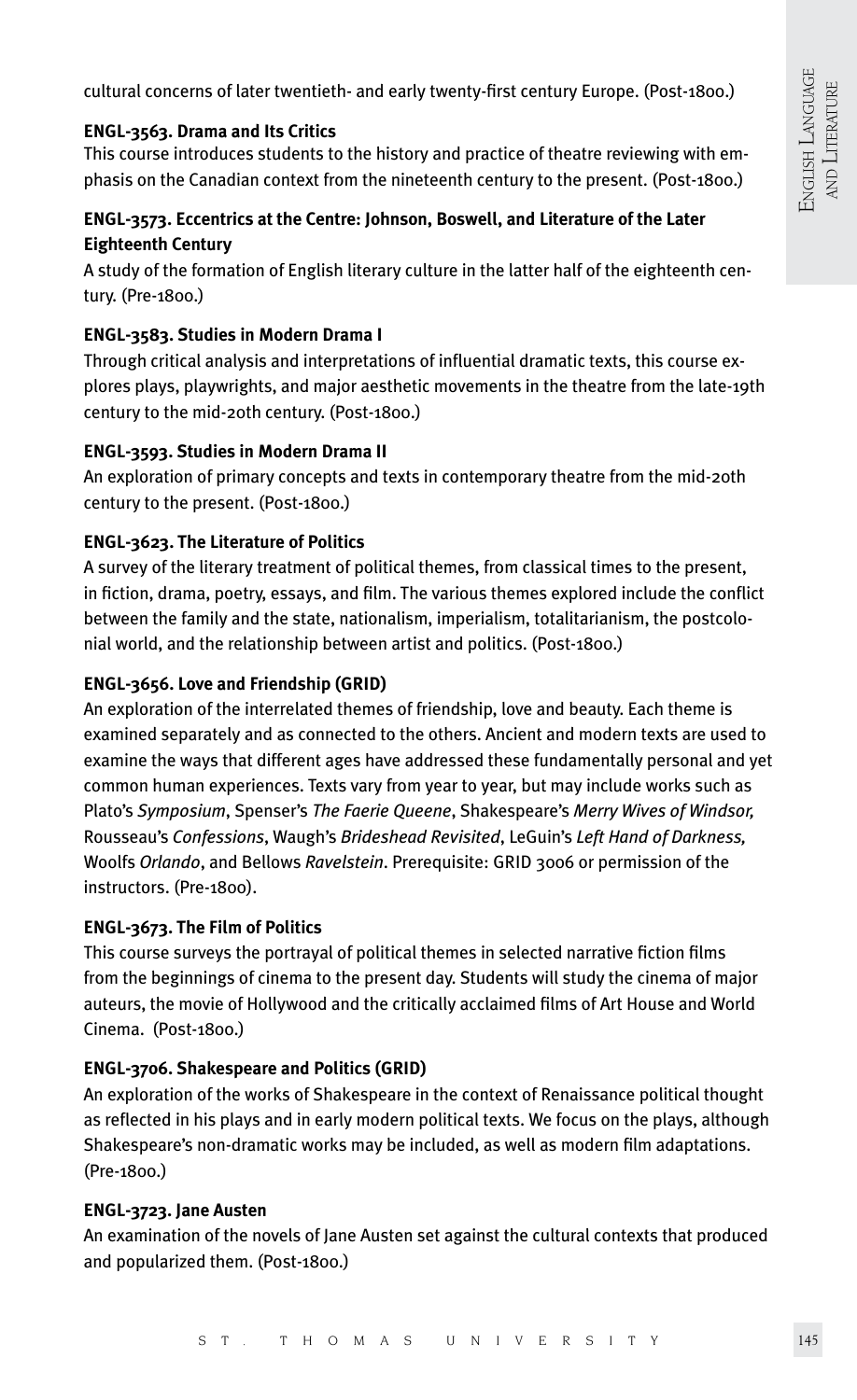# **ENGL-3793. Advanced Old English: Literature and Landscape**

An exploration of Anglo-Saxon poetry, with particular focus on 'elegies' and epic and their landscapes. The course focusses on the scholarship of translation: students will translate all texts themselves, taking into account the material culture, geography, geology and history of the locations around them. This course is taught in the United Kingdom, while travelling to various sites associated with the literature (e.g. Beowulf and Sutton Hoo; monsters and the Fens; "Cædmon's Hymn" and Whitby Abbey). (Pre-1800.)

# **ENGL-3813. Contemporary Theory III: Gender and Sexuality**

An exploration of contemporary theories of gender and sexuality, focusing on the manner in which gender, sexuality, and their attendant identity politics are re-visioned in terms of their constructedness, over against normalizing conceptions of sexual identity. Readings are taken from a diversity of disciplines, including psychoanalysis, sociology, anthropology, feminism, philosophy, and literary theory. (Post-1800.)

# **ENGL-3823. The History of Literary Theory**

An introduction to the historical texts and sources for contemporary literary theory, which explores the manner in which the questions that shape contemporary inquiry in the human sciences are precisely those that humanity has been asking for the last 3000 years. (Pre-1800.)

# **ENGL-3833. Contemporary Theory II: Politics and Culture**

An introduction to key thinkers of the 20th century whose thought has shaped humanist inquiry across a host of disciplines. We engage these thinkers in terms of the manner in which they have re-shaped our perceptions of, and ability to engage, power and authority. (Post-1800.)

#### **ENGL-3863. Early Dramatic Theory**

This course examines influential thinking and writing about drama, theatre, and performance by philosophers, theorists, clergy, and practitioners since the classical period, with a pre-nineteenth-century emphasis. (Pre-1800.)

#### **ENGL-3906. Freedom (GRID)**

This course will examine the nature of freedom in the context of human life and community. Questions to be addressed will include: To what extent are human beings free by nature? Should political communities promote freedom? What might be appropriate limitations on our freedom? Prerequisite: GRID 2006. (Pre-1800.)

#### **ENGL-39XX. Special Topics**

The content of this course changes from year to year to reflect the special strengths of the Department and the particular needs of the students. It consists of an advanced treatment of a topic or an area in literature.

# **ENGL-4153. Senior Project in Creative Writing**

The Senior Project gives a student the opportunity to work on an extended project as author, translator or chief editor. Beginning with a proposal including a description of the project and a survey of similar works, students will create or compile an extended text. It is recommended that students take ENGL 4153 in their final year of study. The prerequisites are one of the following courses: ENGL 3103, 3113, 3123 or 3133, and permission of the instructor.

#### **ENGL-4196. Honours Thesis in Creative Writing**

Advanced creative writing students will choose from among the genres which they studied